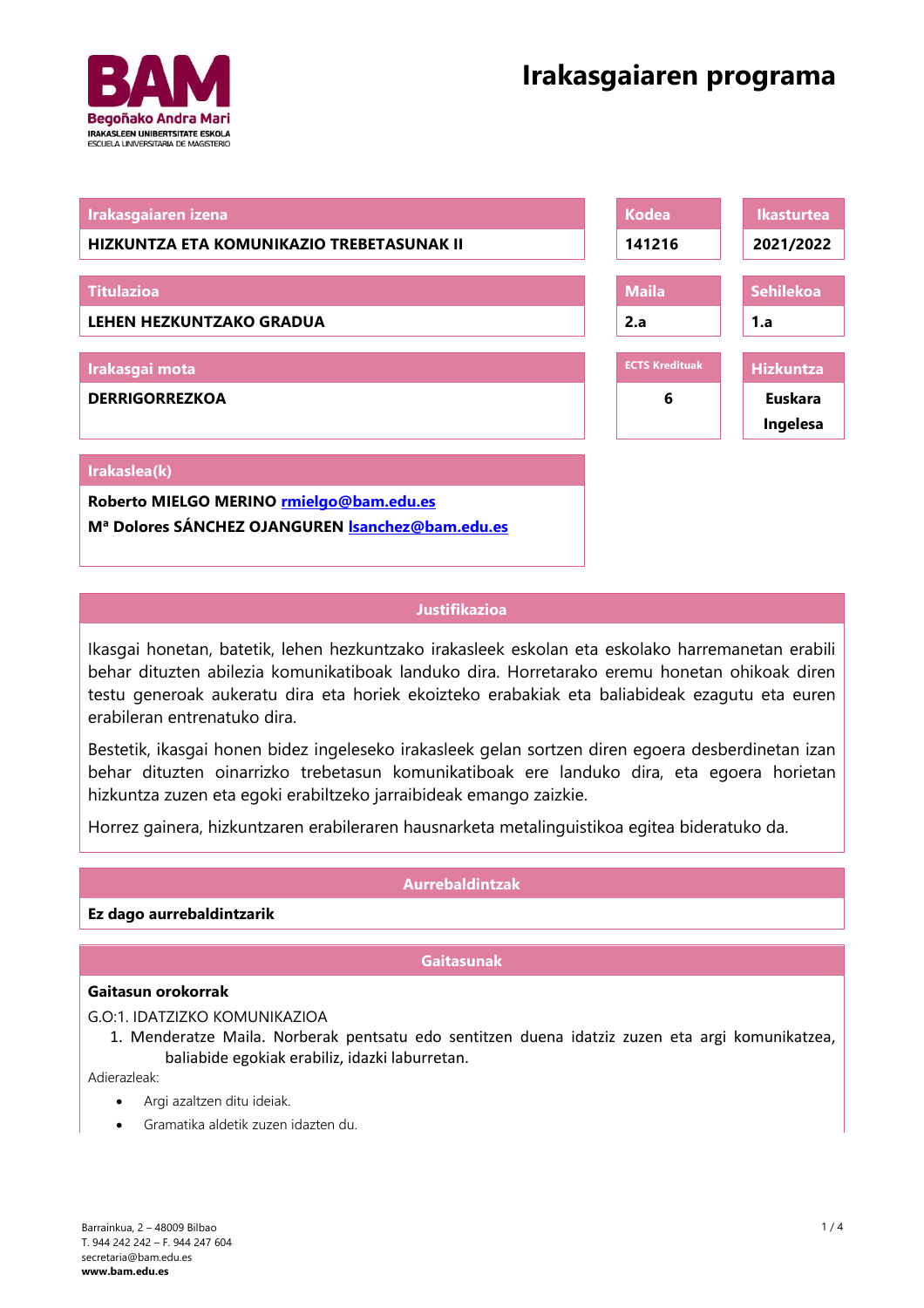

- Dokumentu motari eta hartzaileari egokitutako hizkera erabiltzen du.
- Idazkiaren irakurketa eta ulermena errazteko baliabide egokiak erabiltzen ditu.

## **Berariazko gaitasunak**

**B.G.1.** Komunikazio hizkuntza egokitasunez eta zuzentasunez erabili eskola eremuan, erakundeen arteko harremanean, eta zuzen eta egoki sortu arlo horretan erabiltzen diren testu generoak.

Adierazleak:

- Generoari dagokion egoera komunikatiboa kontuan izanik, testua zuzen eraikitzen du, egoera definitzen duten faktore garrantzitsuak kontuan izanik: hartzaile eta igorlearen izaera, helburu komunikatiboa, toki soziala, edukia eta beraren fokalizazioa.
- Generoari dagokion planifikazioa eraikitzen du.
- Planifikazioa argi adierazteko hizkuntza baliabide egokiak erabiltzen ditu.
- Gaiak eta komentarioak lotzen ditu, prozedura anaforiko desberdinak erabiliz.
- Enuntziatuak erlazionatzen ditu konektore egokiak erabiliz.
- Enuntziatuan bere jarrera erakusteko baliabideak egoki erabiltzen ditu.

**B.G.2.** Hizkuntzaren didaktikako irakaskuntza edukia, hau da, testuak, modu objektibo eta behagarrian deskribatu.

- Lantzen ari den testuaren funtzionamenduari buruzko hausnarketa metalinguistikoa egiten du.
- Ebaluaketa irizpideak eraiki eta erabiltzen ditu, sortutako testuak ebaluatzeko eta horren arabera birformulatzeko.

**B.G.3.** Communicating clearly and correctly in the teaching language, orally and in writing, in the Primary Education classroom.

- Using appropriate classroom English and different conversational strategies in interventions with Primary Education students.
- Producing and interacting orally in English at level B1+/B2 conveying relevant information.
- Matching speech and body language when giving class instructions.
- Analysing authentic instructive texts in terms of contextualization, plannification and textualization.
- Producing successful instructive texts at level B1+/B2 taking into account the contextual features of the communicative situation, the structure of this type of texts, the text markers for clear development of ideas and the different types of connectives to link clauses effectively.

# **Edukiak**

- 1. Ikastetxeko harremanei lotutako testu generoen ekoizpena:
	- − Zirkularra
	- − Debatea
- 2. Communicative skills for Primary Education Teachers:
	- − Classroom English. Instructions.
	- − Total Physical Response Method.
	- − Instructive texts.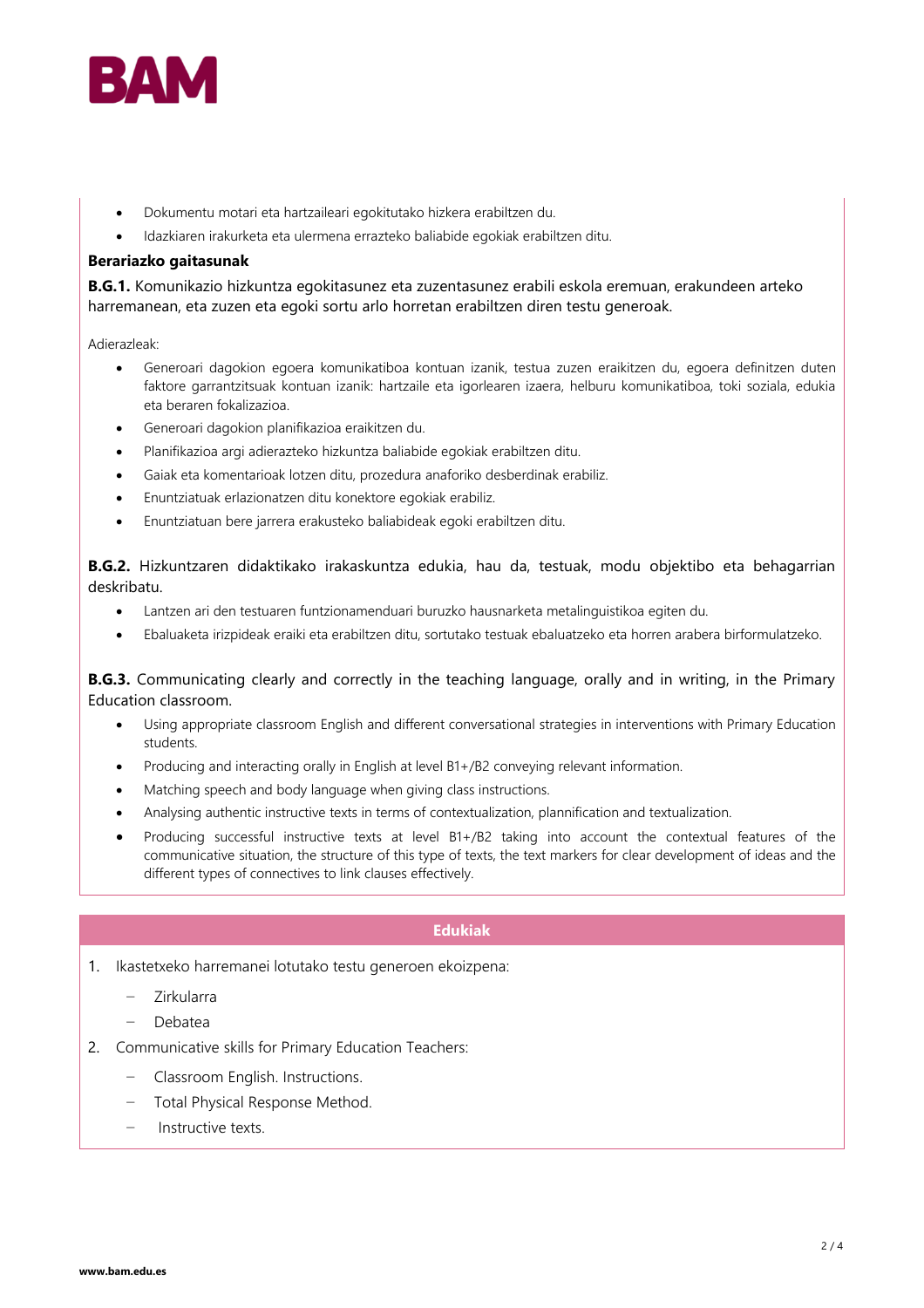

## **Ikas-irakaskuntza estrategiak**

**Ikasleen esperientziak azaleratzea**: ikasgai honetan ikasleak egoera komunikatibo desberdinetan bizi izandako esperientziak azaleratuko ditu, irakasle-ikasle zein ikasleen arteko interakzioaren bidez; era berean, ikasgaian lantzen diren egoera komunikatiboei dagozkien testuak ekoitziko dituzte. (%10)

**Egoera eta testuen behaketa eta hausnarketa**: Egoera komunikatiboari dagozkion testu genero arketipoak behatuko dira galdetegien laguntzarekin eta behaketa horretatik ondorioak aterako dira. Horrez gainera, norberaren zein kideen produkzioak ere aztertu eta behatuko dituzte, bertan hartutako erabakiak justifikatuz. (%15)

**Kontzeptualizazioa**: Ikasgai honetan, abileziak lantzeko egingo diren jarduera eta ariketak ondoren hausnarketa eta teorizazioa izango dute. Era berean testuen irakurketa eta behaketaren ondoren bateratze edo eztabaida saioak antolatuko dira, ikasleek egindako teorizazioaren egokitasunaz hitz egiteko, eta tarteka irakaslearen azalpenak izango dira. (%35)

**Esperimentazio aktiboa**: bereganatutako abilezia entrenatzeko ariketa mota desberdinak izango dira: produkzio partzialak edo osoak; hutsuneak betetzeko ariketak; oker dauden produkzioak zuzentzeko ariketak, etab. (%40)

**Ebaluazioa**

#### **Euskarazko atala:**

- Testu produkzioa idatziz: Zirkularra %40
- Testu produkzioa ahoz: Debatea %40
- Gelako atazak %20

## **Ingelesezko atala:**

- EXAM: 20 %
- Role-plays, direct questioning, different classroom activities in pairs and groups, class debates, in-class simulations, class games, microteaching project: 10%
- FINAL PROJECT: % 50
- Production of instructive texts:20 %

#### **Dokumentazioa**

ARRIOLA, J., BILBAO L., IBARRA, J., IBARRA, G., LAUZIRIKA, A., MIELGO, R., OCERINJAUREGUI, J., OCIO, B. (2006) Testugintza, EUMBAM, Bilbao BASSOLS, M. (2003) Modelos textuales teoría y práctica, Octaedro ediciones.

DOLZ, Joaquim; VILÀ, Montserrat (Koord.) (1997): "L'oral formal", Articles, 12 (monografikoa).

FAYOL, M., (1985), Le récit et sa construction, Delachaux et Niestlé, París.

GARDNER, B. & GARDNER, F. (2000), Classroom English, Oxford Basics.

IDIAZABAL, I. et al. (1990), Hizkuntzaren psicopedagogía. Testu motak. Labayru Ikastegia, Bilbao.

CAMPS, A, (2003), Secuencias didácticas para aprender a escribir, Grao, Barcelona

PONS, S. (2005), "la enseñanza de la pragmática en la clase de E / LE", en Cuadernos de pedagogía el español / LE, Arco Libros, S. L